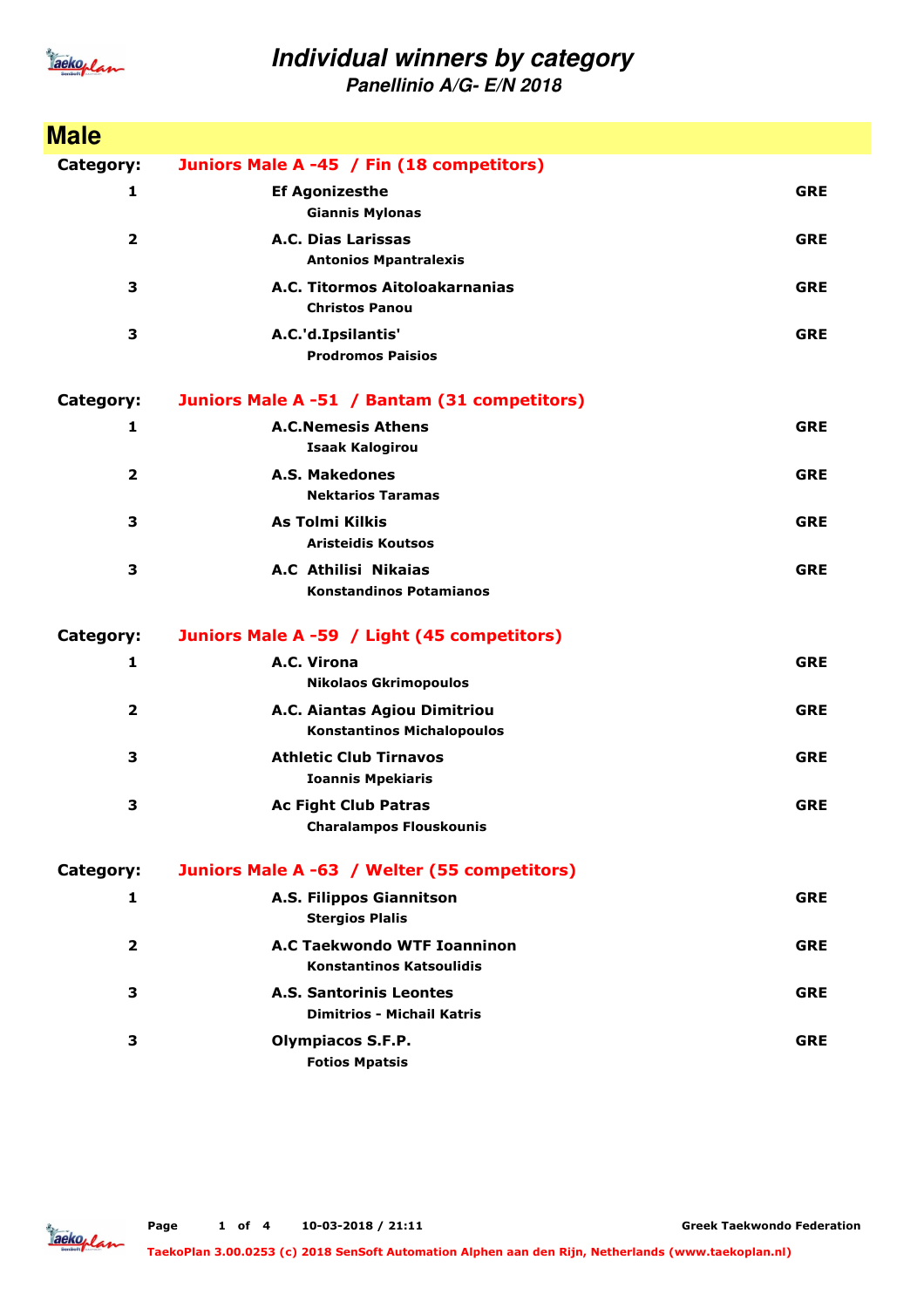

**Panellinio A/G- E/N 2018**

| <b>Male</b>  |                                                                   |            |
|--------------|-------------------------------------------------------------------|------------|
| Category:    | Juniors Male A -73 / Middle (21 competitors)                      |            |
| 1            | <b>Athletic Club Hwarang (Maxites)</b><br><b>Nikolaos Tzivris</b> | <b>GRE</b> |
| $\mathbf{z}$ | A.G.S. Korydallou<br><b>Georgios Pierakeas</b>                    | <b>GRE</b> |
| 3            | A.S. Dynami Patrwn<br><b>Anargyros Sofotasios</b>                 | <b>GRE</b> |
| 3            | <b>A.C Alkimos Xarilaoy</b><br><b>Athanasios Zaravigkas</b>       | <b>GRE</b> |
| Category:    | Juniors Male A +78 / Heavy (9 competitors)                        |            |
| 1            | A.C. Nikomahos Volou<br><b>Konstantinos Vainas</b>                | <b>GRE</b> |
| 2            | <b>A.C Paniwnios Santorinis</b><br><b>Georgios Zikas</b>          | <b>GRE</b> |
| 3            | <b>A.C Theagenis Kallitheas</b><br><b>Angelos Parthenios</b>      | <b>GRE</b> |
| 3            | Archaia Olympia<br><b>Aleksandros Giotopoulos</b>                 | <b>GRE</b> |

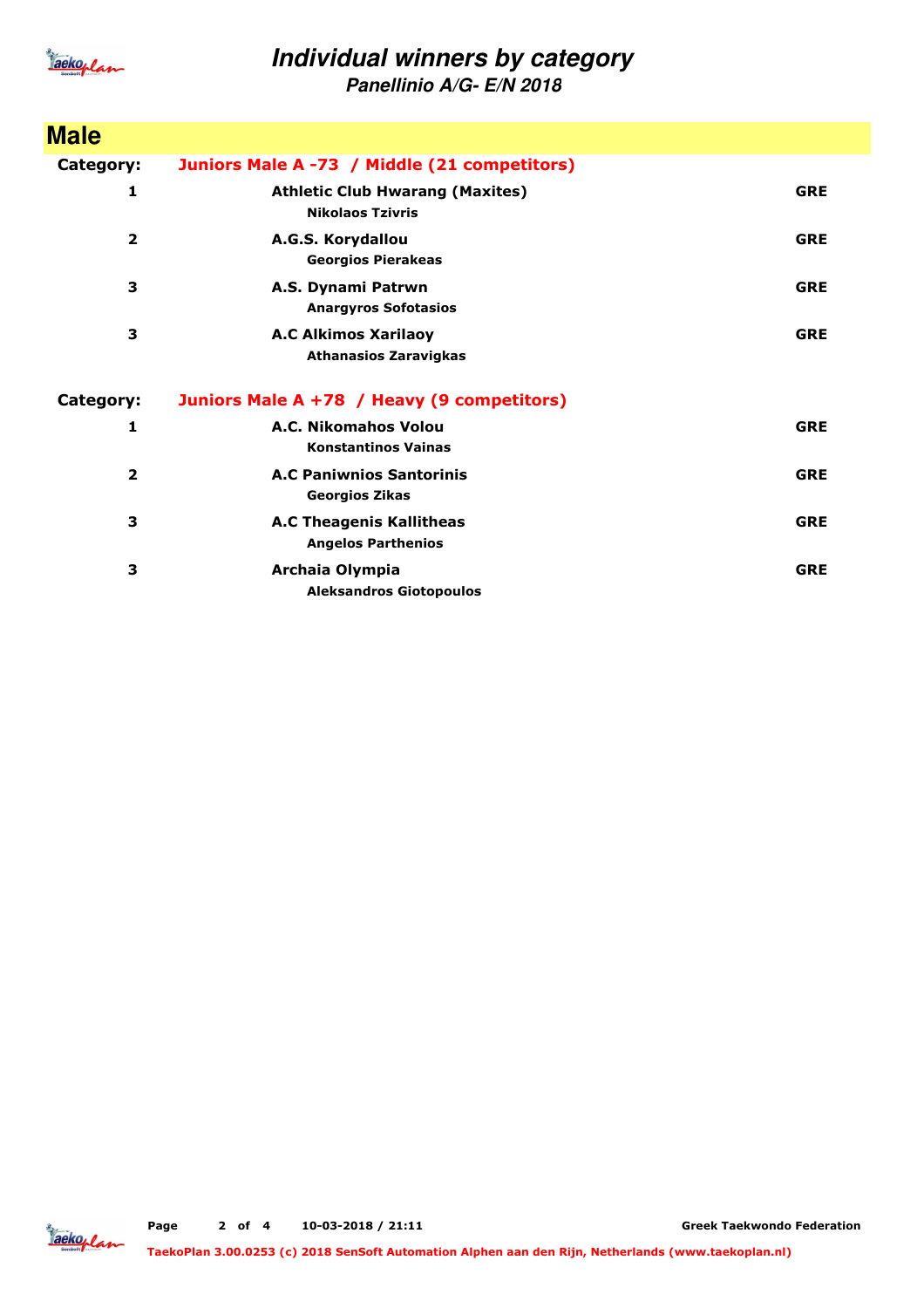

**Panellinio A/G- E/N 2018**

| <b>Female</b>           |                                                                 |            |
|-------------------------|-----------------------------------------------------------------|------------|
| Category:               | Juniors Female A -42 / Fin (7 competitors)                      |            |
| 1                       | <b>A.C Atlantas Peristerioy</b><br><b>Maria Fevga</b>           | <b>GRE</b> |
| $\overline{\mathbf{2}}$ | A.S.Spartakos<br>Evagelia Kotoula                               | <b>GRE</b> |
| 3                       | Athlitiko Kentro Efkarpias Athlisis<br>Chrysoula Ioannidou      | <b>GRE</b> |
| 3                       | <b>A.C</b> Aiolos<br>Metaksia Karanikola                        | <b>GRE</b> |
| Category:               | Juniors Female A -44 / Fly (9 competitors)                      |            |
| $\mathbf{1}$            | Panathlitikos Omilos 'neas Amplianis'<br><b>Nefeli Stamelou</b> | <b>GRE</b> |
| $\overline{2}$          | A.S. Orestis Vasilis Xanthis 2004<br><b>Ioanna Kamarianaki</b>  | <b>GRE</b> |
| 3                       | A.S. Danaos Oraiokastrou<br>Anastasia Aranpatzi                 | <b>GRE</b> |
| 3                       | <b>Ac TKD Aigaleo</b><br><b>Evlampia Pappa</b>                  | <b>GRE</b> |
| <b>Category:</b>        | Juniors Female A -46 / Bantam (20 competitors)                  |            |
| 1                       | <b>As Attikh Dynamh Sepolion</b><br>Magdalini Maria Mitiliniou  | <b>GRE</b> |
| $\overline{\mathbf{2}}$ | <b>A.S.Larisas</b><br>Dimitra Gargala                           | <b>GRE</b> |
| 3                       | <b>Ags Kalamatas</b><br>Alexandra Sdouga                        | <b>GRE</b> |
| 3                       | <b>Ac Nikh Paianias Glikon Neron</b><br><b>Anna Thanasa</b>     | <b>GRE</b> |
| Category:               | Juniors Female A -52 / Light (34 competitors)                   |            |
| 1                       | A.C. Titanes Ampelokipon<br>Martha Manousakidou                 | <b>GRE</b> |
| 2                       | <b>A.S.Dias Ioanninwn</b><br>Katerina Stefanou                  | <b>GRE</b> |
| 3                       | A.C Nikeas Alaiskas Team<br>Dorothea Maria Voumvaki             | <b>GRE</b> |
| 3                       | <b>Ac Nikh Paianias Glikon Neron</b><br>Athina Makrygianni      | <b>GRE</b> |